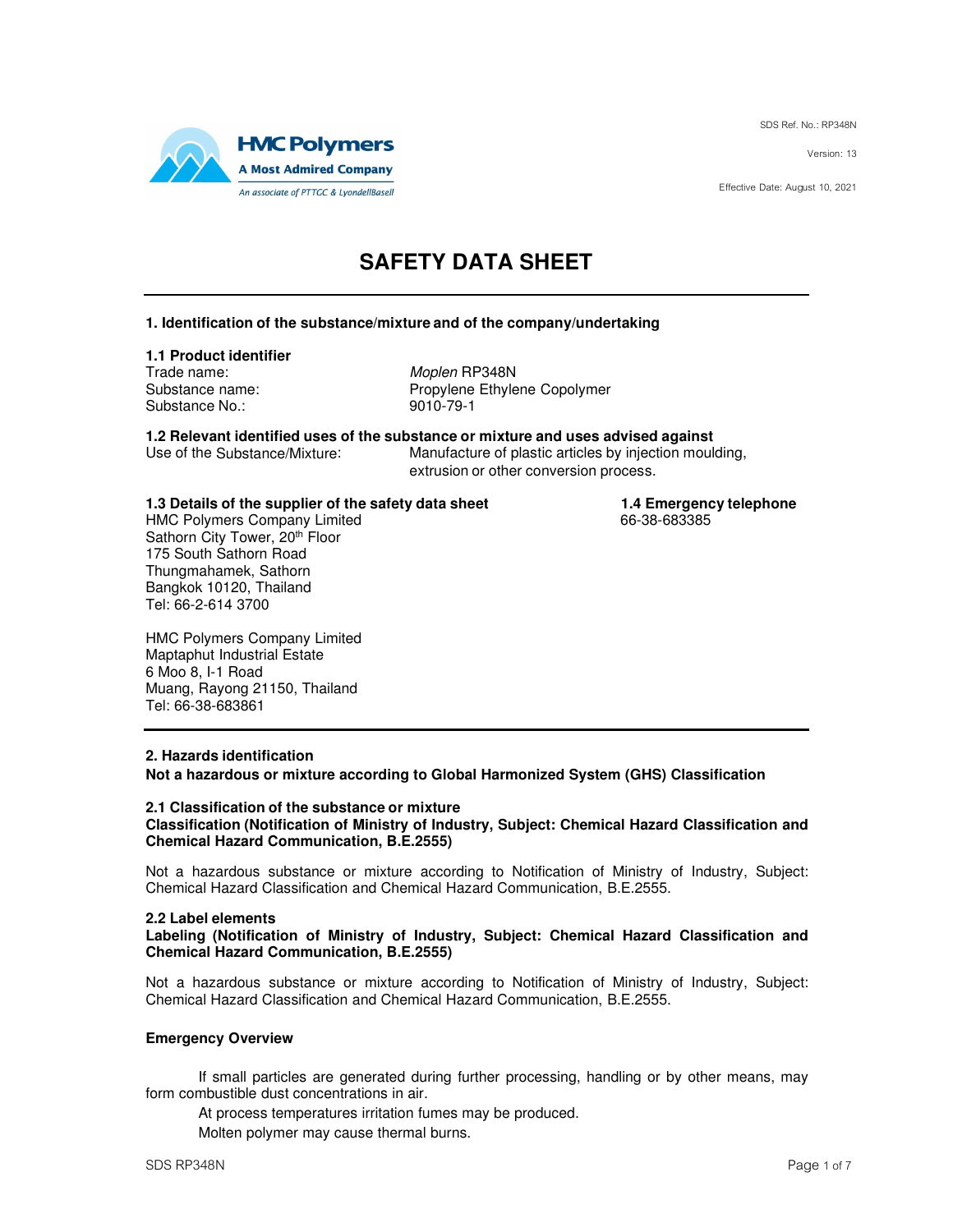Slipping hazard if spilled on hard smooth walking surface. The material can accumulate static charges which could be a source of ignition.

# **Physical-chemical, Health, Environmental Hazard Description**

### **Health hazards**

| Eves:       | Mechanical irritation is possible.                                                                                                                                                                                                                                                                                            |
|-------------|-------------------------------------------------------------------------------------------------------------------------------------------------------------------------------------------------------------------------------------------------------------------------------------------------------------------------------|
| Ingestion:  | Ingestion not a likely route of exposure                                                                                                                                                                                                                                                                                      |
| Inhalation: | Inhalation of process fumes and vapors may cause soreness in the<br>nose and throat and coughing. "Nuisance dust" such as polymer dust<br>typically exhibit no significant health effect when they are reasonably<br>controlled. Exposure to high concentrations of dust may cause slight<br>irritation by mechanical action. |
| Skin:       | Molten polymer may cause thermal burns.                                                                                                                                                                                                                                                                                       |
|             |                                                                                                                                                                                                                                                                                                                               |

### **Other hazards**

No additional information available.

| 3. Composition/information on ingredients |           |          |
|-------------------------------------------|-----------|----------|
| Chemical name                             | CAS-No.   | Weight % |
| Propylene Ethylene Copolymer              | 9010-79-1 | > 95     |

Contains: Stabilizers

| 4. First aid measures<br>General advice: | Take proper precautions to ensure your own health and<br>safety before attempting rescue and providing first aid.                                                                                                                                                                             |
|------------------------------------------|-----------------------------------------------------------------------------------------------------------------------------------------------------------------------------------------------------------------------------------------------------------------------------------------------|
| If inhaled:                              | Remove person to fresh air. If signs/symptoms continue,<br>get medical attention. Keep person warm, if necessary give<br>Cardio-Pulmonary Resuscitation (CPR)                                                                                                                                 |
| In case of skin contact:                 | If molten material contacts the skin, immediately flush with<br>large amounts of water to cool the affected tissue and<br>polymer.<br>Do not attempt to peel polymer from skin as this will remove<br>the skin. Obtain immediate emergency medical attention if<br>burn is deep or extensive. |
| In case of eye contact:                  | Flush eyes thoroughly with water for several minutes and<br>seek medical attention if discomfort persists.<br>In case of eye contact with molten polymer:<br>Continuously flush eye(s) with cool running water for at least<br>15 minutes.                                                    |
| If swallowed:                            | Adverse health effects due to ingestion are not anticipated.                                                                                                                                                                                                                                  |
| Notes to physician<br>Symptoms:          | Inhalation of process fumes and vapors may cause soreness<br>in the nose and throat and coughing.                                                                                                                                                                                             |
| Hazards:                                 | Dust contact with the eyes can lead to mechanical irritation.<br>Molten polymer may cause thermal burns.                                                                                                                                                                                      |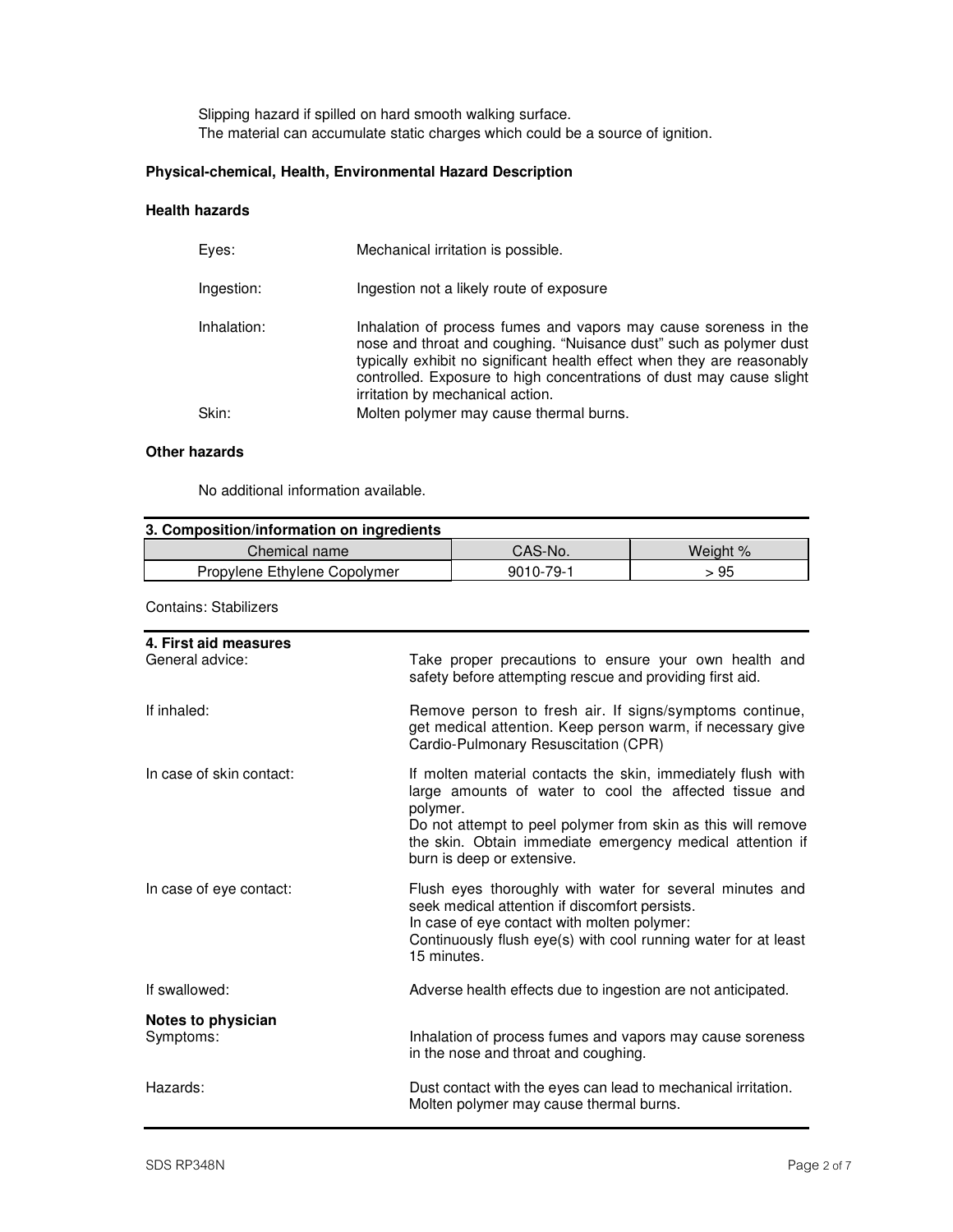| 5. Fire-fighting measures<br>Suitable extinguishing media: | SMALL FIRE, Use dry chemical, CO2, or water spray.<br>LARG FIRES, Use water spray hose nozzles from a safe<br>location.                                                                                                                                                                                                                                                                                                                                                                                                                                                                                                                                                                                                                                                       |
|------------------------------------------------------------|-------------------------------------------------------------------------------------------------------------------------------------------------------------------------------------------------------------------------------------------------------------------------------------------------------------------------------------------------------------------------------------------------------------------------------------------------------------------------------------------------------------------------------------------------------------------------------------------------------------------------------------------------------------------------------------------------------------------------------------------------------------------------------|
| Unsuitable extinguishing media:                            | None known.                                                                                                                                                                                                                                                                                                                                                                                                                                                                                                                                                                                                                                                                                                                                                                   |
| Special hazards during<br>fire fighting:                   | During a fire, may contain smoke and gas which may be toxic<br>and/or irritating.                                                                                                                                                                                                                                                                                                                                                                                                                                                                                                                                                                                                                                                                                             |
| Special protective equipment<br>for fire-fighters:         | Wear approved positive pressure self-contained breathing<br>apparatus and firefighter protective clothing.                                                                                                                                                                                                                                                                                                                                                                                                                                                                                                                                                                                                                                                                    |
| 6. Accidental release measures<br>Personal precautions:    | Use appropriate safety equipment.<br>Creates dangerous slipping hazard on any hard smooth<br>surface.<br>Avoid generating dust.<br>Equip emergency responders with proper personal protective<br>equipment (PPE).<br>Avoid dispersal of dust in the air (i.e., clearing dust surfaces<br>with compressed air).<br>Potential combustible dust hazard.                                                                                                                                                                                                                                                                                                                                                                                                                          |
| Environmental precautions:                                 | Do not flush into surface water or sanitary sewer system.                                                                                                                                                                                                                                                                                                                                                                                                                                                                                                                                                                                                                                                                                                                     |
| Methods for cleaning up:                                   | On land, sweep/shovel into suitable disposal containers or<br>vacuum using equipment which avoids ignition risk.<br>On water, material is insoluble; collect and contain as any<br>solid.<br>All recovered material should be packaged,<br>labeled,<br>transported and disposed.                                                                                                                                                                                                                                                                                                                                                                                                                                                                                              |
| 7. Handling and storage                                    |                                                                                                                                                                                                                                                                                                                                                                                                                                                                                                                                                                                                                                                                                                                                                                               |
| <b>Handling</b><br>Advice on safe handling:                | Material is in a pellet form.<br>If converted to small particles during further processing,<br>handling, or by other means, may form combustible dust<br>concentrations in air.<br>Avoid dust accumulation in enclosed space.<br>Avoid generating dust; fine dust suspended in air and in the<br>presence of an ignition source is a potential dust explosion<br>hazard.<br>Static discharge (spark), or other ignition sources, in high<br>dust environments may ignite the dust and result in a dust<br>explosion.<br>Electrostatic charge may build during conveying or handling.<br>Equipment handling polymer should be conductive and<br>grounded (earthed) and bonded.<br>Metal containers involved in the transfer of this material<br>should be grounded and bonded. |

All electrical equipment should conform to applicable electric codes and regulatory requirements for areas handling combustible dusts.

After handling, always wash hands thoroughly with soap and water.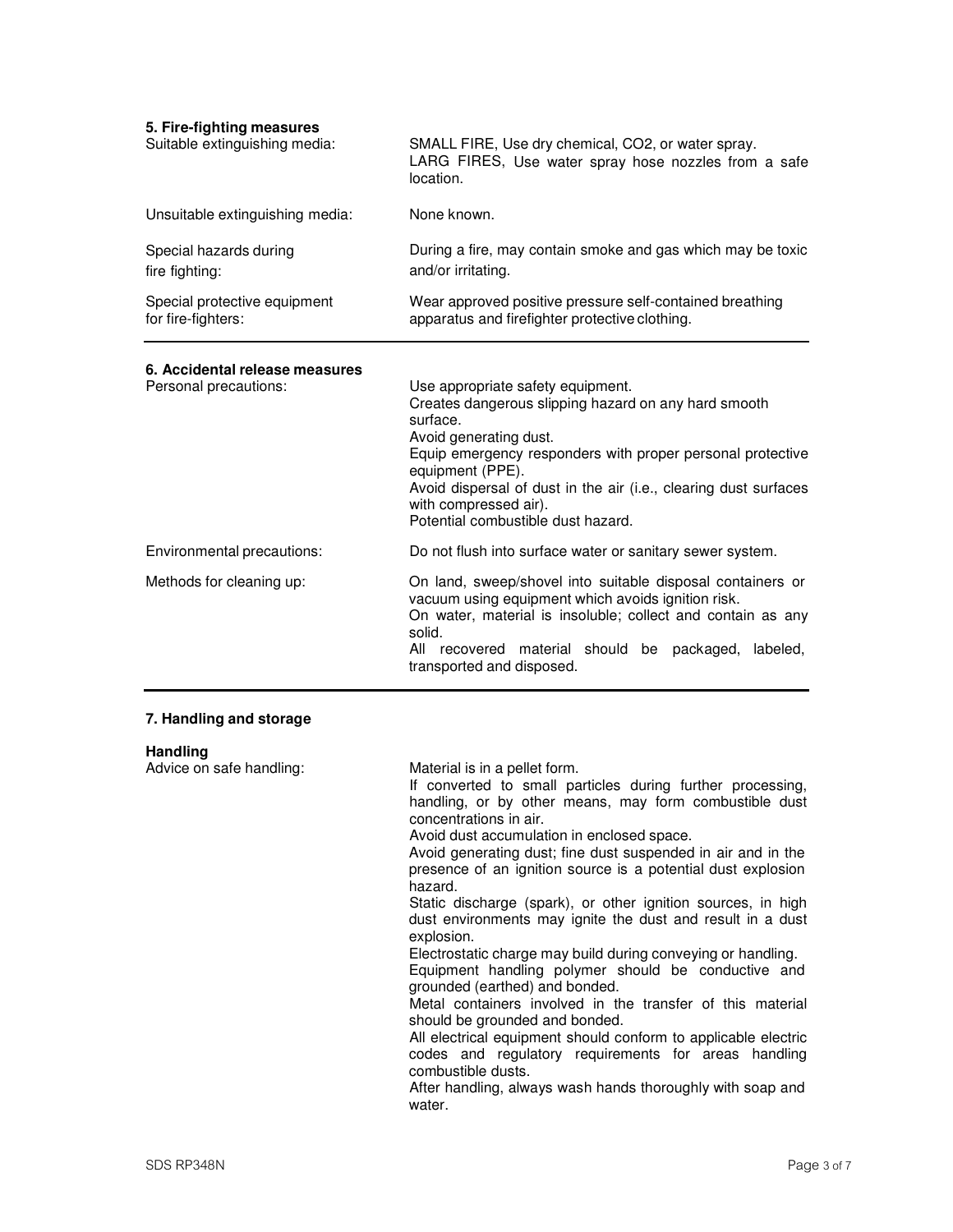|                                                                     | When bringing the material to processing temperatures<br>vapors may develop may condense in the exhaust<br>ventilation. See section 10.                                                                                                                                                                                                                                                                       |
|---------------------------------------------------------------------|---------------------------------------------------------------------------------------------------------------------------------------------------------------------------------------------------------------------------------------------------------------------------------------------------------------------------------------------------------------------------------------------------------------|
| <b>Storage</b><br>Requirements for storage<br>areas and containers: | Store in a dry location.<br>Use good housekeeping practices during storage, transferring<br>and handling. Process enclosures and adequate ventilation<br>should be used to avoid excessive dust accumulation.<br>Store away from excessive heat and away from strong<br>oxidizing agents.<br>Keep container closed to prevent contamination.<br>Take measures to prevent the buildup of electrostatic charge. |

# **8. Exposure controls/personal protection**

| Engineering control:      | Provide adequate room ventilation. Provide adequate<br>ventilation at the extruder to minimize exposure to process<br>vapors. Eliminate ignition sources during<br>repair<br>and<br>maintenance operations.                                                                                                                                                                                                                                                                                                      |
|---------------------------|------------------------------------------------------------------------------------------------------------------------------------------------------------------------------------------------------------------------------------------------------------------------------------------------------------------------------------------------------------------------------------------------------------------------------------------------------------------------------------------------------------------|
| Respiratory protection:   | When workers are facing concentrations above the exposure<br>limit they must use appropriate certified respirators.<br>Use appropriate respiratory protection where atmosphere<br>exceeds recommended limits.<br>Where workers could be exposed to dust concentrations<br>above the exposure limit they must use appropriate certified<br>respirators.                                                                                                                                                           |
| Hand protection:          | Wear gloves that provide thermal protection where there is a<br>potential for contact with heated material.                                                                                                                                                                                                                                                                                                                                                                                                      |
| Eye protection:           | Dust service goggles should be worn to prevent mechanical<br>injury or other irritation to eyes due to airborne particles<br>which may result from handling this product.                                                                                                                                                                                                                                                                                                                                        |
| Skin and body protection: | Wear suitable protective clothing.                                                                                                                                                                                                                                                                                                                                                                                                                                                                               |
| Hygiene measures:         | Selection of appropriate personal protective equipment<br>should be based on an evaluation of the performance<br>characteristics of the protective equipment relative to the<br>task(s) to be performed, conditions present, duration of use,<br>and the hazards and/or potential hazards that may be<br>encountered during use.<br>Use good personal hygiene practices.<br>Wash hands before eating, drinking, smoking, or using toilet<br>facilities.<br>Take off contaminated clothing and wash before reuse. |

# **9. Physical and chemical properties**

| Appearance<br>Physical state: | Pellets                             |
|-------------------------------|-------------------------------------|
| Color:                        | Translucent to white                |
| Odor:                         | Slightly waxy odor                  |
| Safety data<br>Melting point: | $>120^{\circ}$ C (248 $^{\circ}$ F) |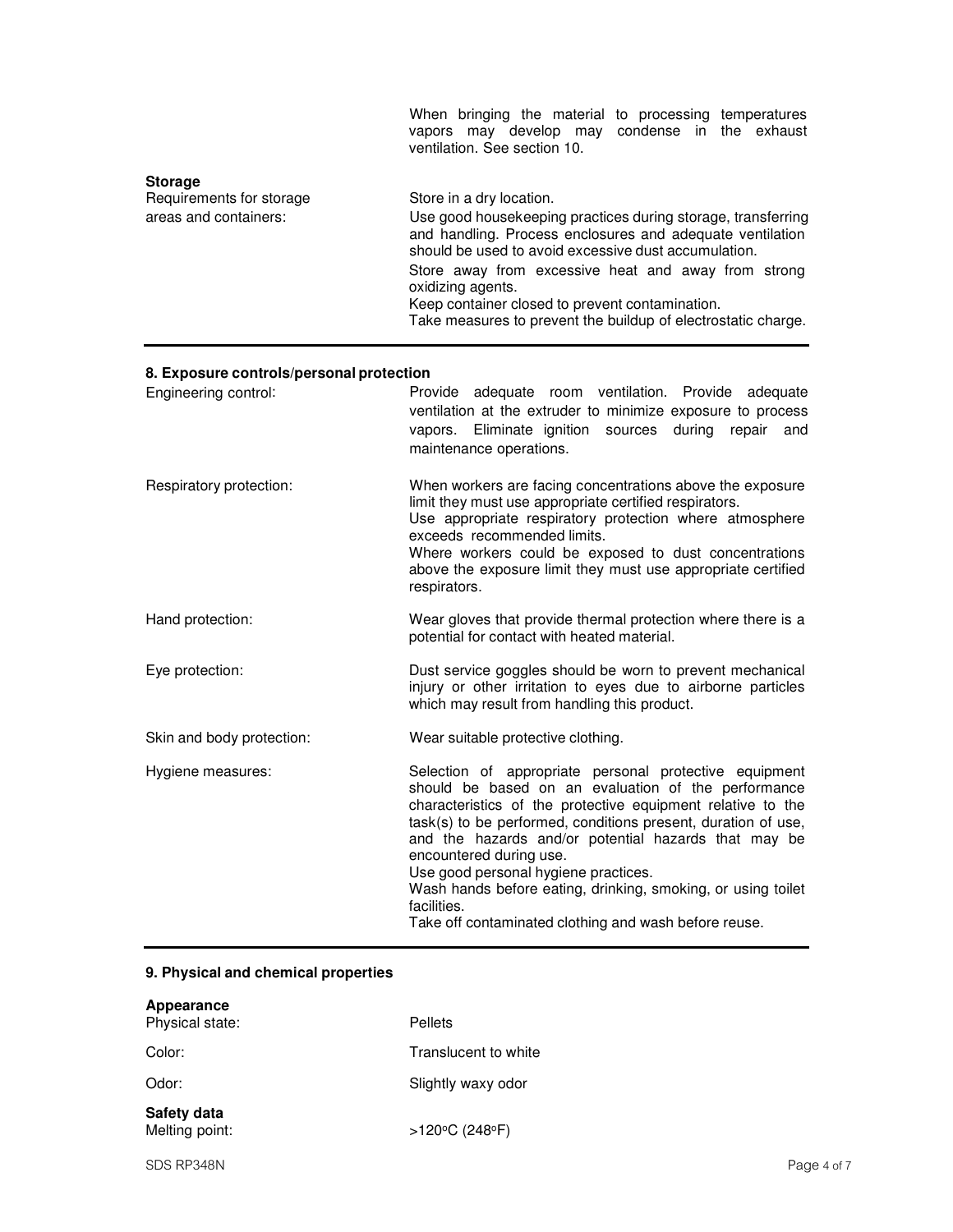| Lower explosion limit:     | The minimum explosive concentration (MEC) for polymer<br>dust varies according to particle size distribution. |
|----------------------------|---------------------------------------------------------------------------------------------------------------|
| Upper explosion limit:     | Not applicable.                                                                                               |
| Flammability (solid, gas): | Polymer will burn but does not easily ignite.                                                                 |
| Oxidizing properties:      | Not considered an oxidizing agent.                                                                            |
| Autoignition temperature:  | $>300$ °C                                                                                                     |
| pH:                        | Not applicable.                                                                                               |
| Water solubility:          | Insoluble.                                                                                                    |
| Specific gravity:          | $0.88$ To $0.92$                                                                                              |

# **10. Stability and reactivity**

| Conditions to avoid:              | Avoid contact with strong oxidizers, excessive heat, sparks<br>or open flame.                                                            |
|-----------------------------------|------------------------------------------------------------------------------------------------------------------------------------------|
| Materials to avoid:               | Material may be softened by some hydrocarbons.                                                                                           |
| Hazardous decomposition products: | Not expected to decompose under normal conditions.                                                                                       |
| Thermal decomposition:            | Carbon monoxide, olefinic and paraffinic compounds, trace<br>amounts of organic acids, ketones, aldehydes and alcohols<br>may be formed. |
| Hazardous reactions:              | Will not occur.                                                                                                                          |

# **11. Toxicological information**

| <b>Acute toxicity</b><br>Acute oral toxicity:                        | Not classified                                                                                      |
|----------------------------------------------------------------------|-----------------------------------------------------------------------------------------------------|
| Acute inhalation toxicity:                                           | Not classified                                                                                      |
| Acute dermal toxicity:                                               | Not classified                                                                                      |
| Skin corrosion/irritation:                                           | Not a skin irritant                                                                                 |
| Serious eye damage/eye irritation:                                   | Not an eye irritant. Mechanical irritation is possible                                              |
| Respiratory or skin sensitization:                                   | Not classified                                                                                      |
| <b>Chronic toxicity</b><br>Carcinogenicity:                          | Not classified                                                                                      |
| Germ cell mutagenicity:                                              | Not classified                                                                                      |
| Teratogenicity:                                                      | Not classified                                                                                      |
| Toxicity for reproduction:                                           | Not classified                                                                                      |
| <b>Target Organ Systemic</b><br><b>Toxicant - Single exposure:</b>   | The substance or mixture is not classified as specific<br>target organ toxicant, single exposure.   |
| <b>Target Organ Systemic</b><br><b>Toxicant - Repeated exposure:</b> | The substance or mixture is not classified as specific<br>target organ toxicant, repeated exposure. |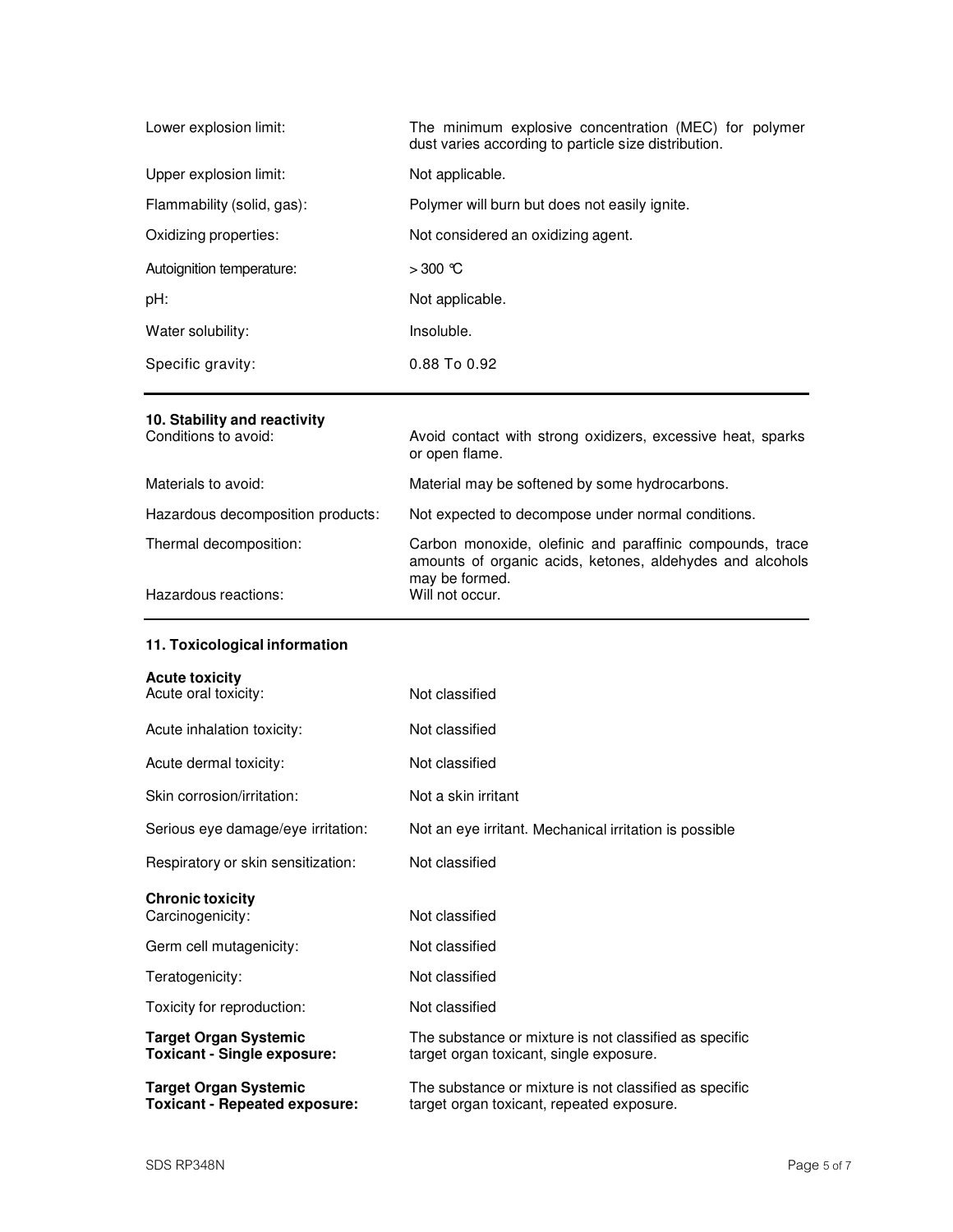| <b>Aspiration hazard:</b>                                        | Not applicable                                                                                                                                                                                                                        |
|------------------------------------------------------------------|---------------------------------------------------------------------------------------------------------------------------------------------------------------------------------------------------------------------------------------|
| 12. Ecological information<br>Bioaccumulation:                   | This material is not expected to bioaccumulate.                                                                                                                                                                                       |
| Additional advice<br>Environmental fate and<br>Pathways:         | This material is not volatile and insoluble in water.                                                                                                                                                                                 |
| Biodegradability:                                                | Not expected to be biodegradable                                                                                                                                                                                                      |
| <b>Further information on ecology</b><br>Acute aquatic toxicity: | Not classified                                                                                                                                                                                                                        |
| Chronic aquatic toxicity:                                        | Not classified                                                                                                                                                                                                                        |
| Results of PBT:                                                  | Not applicable                                                                                                                                                                                                                        |
| 13. Disposal considerations<br>Product:                          | All recovered material should be packaged, labeled,<br>transported and disposed of or reclaimed in conformance<br>with applicable laws and regulations and in conformance<br>with good engineering practices. Reclaim where possible. |

## **14. Transport information**

Not regulated for transport

## **15. Regulatory information**

## **Safety, health and environmental regulations/legislation specific for the substance or mixture**

Recycle if possible.

### **Thailand: Hazardous Substance Act, B.E. 2535**

This product does not contain substances listed #4 (Prohibitive Substances) in Thai Hazardous Substances Act.

# **16. Other information**

### **Revision**

- 1-6. Revised revision
- 7. Revised safety data sheet format
- 8. Revised disclaimer
- 9. Updated address
- 10. Changed format
- 11. Updated disclaimer
- 12. Revised Physical and chemical properties
- 13. Updated section 2 and 9